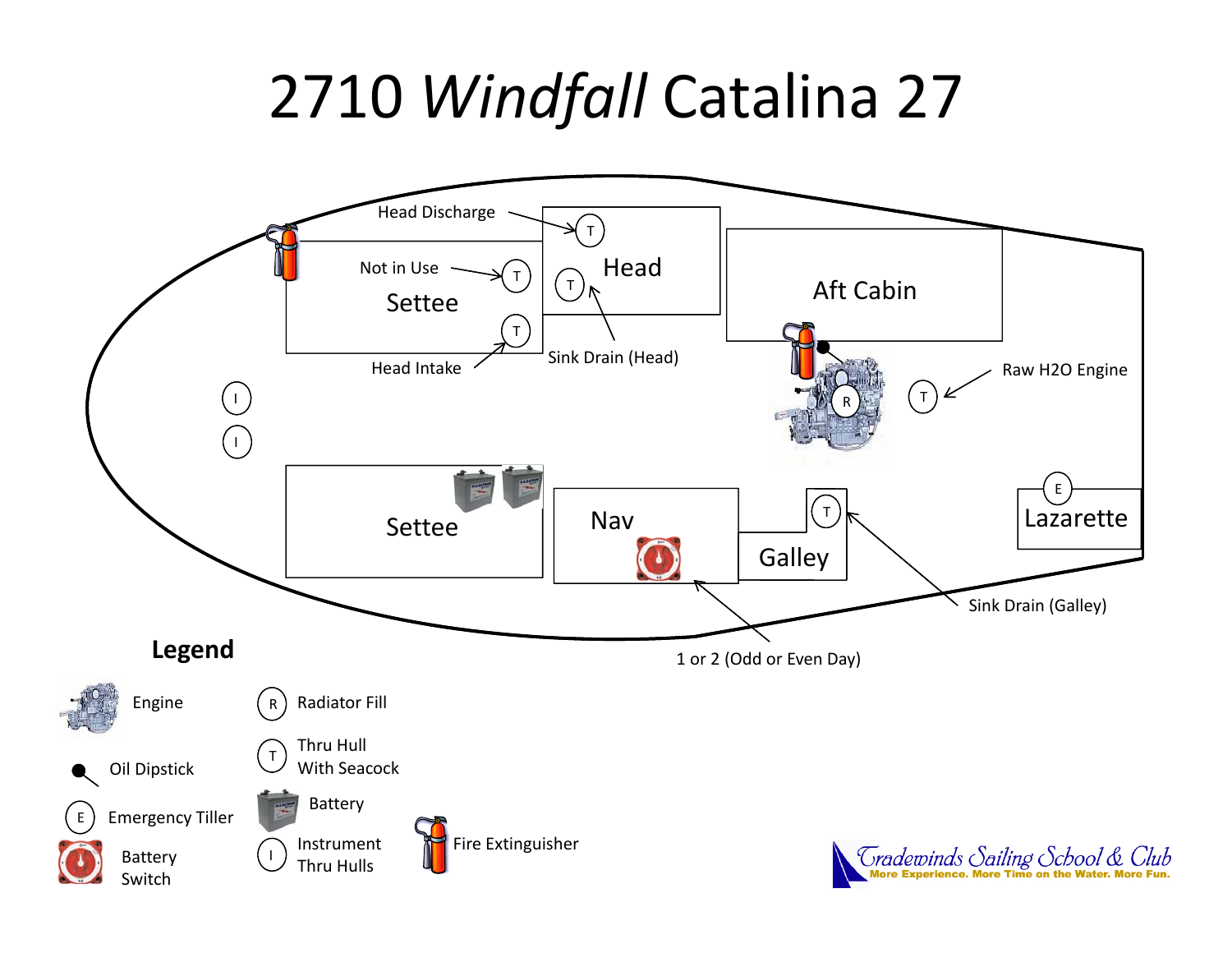## 2710 *Windfall* Catalina 27

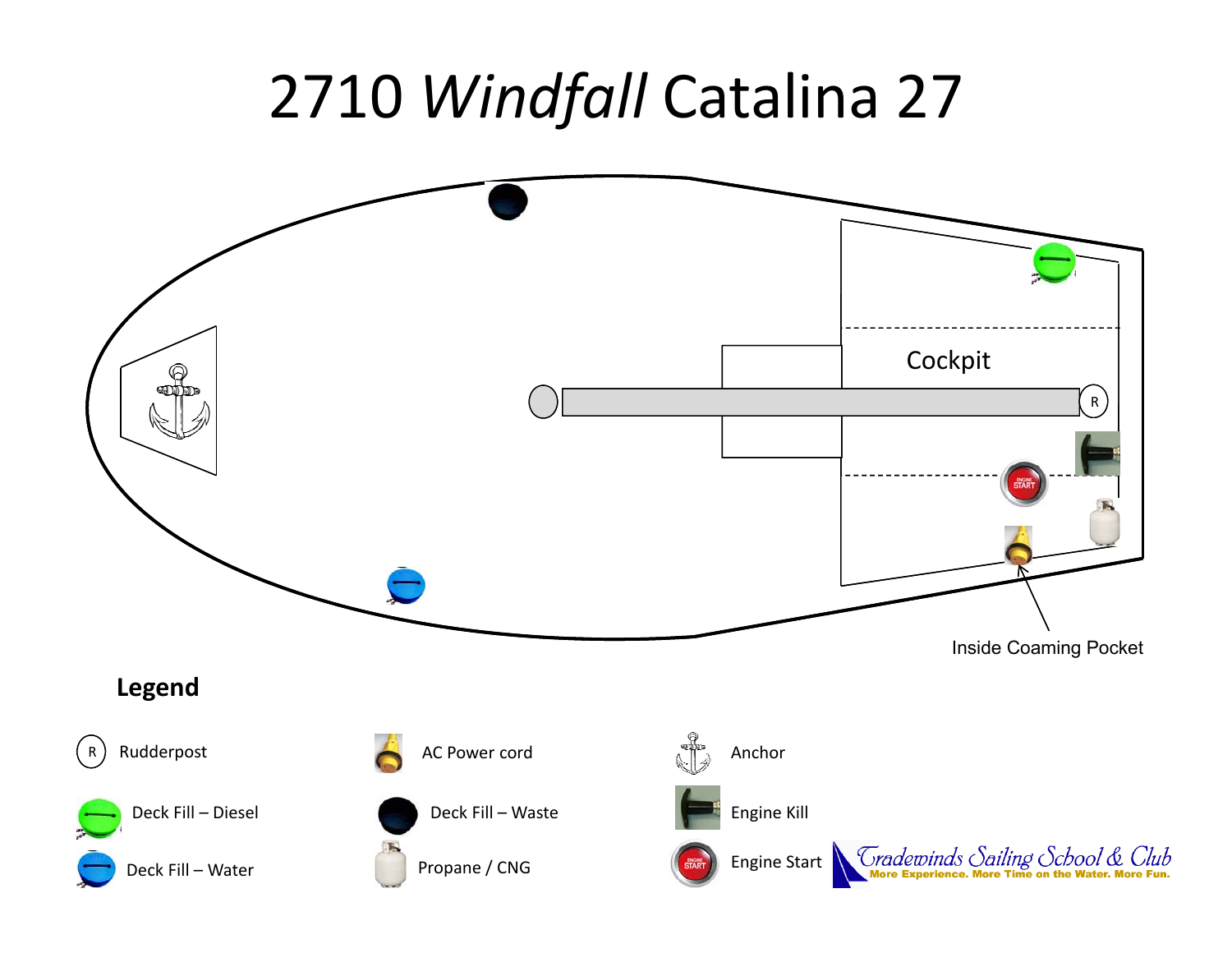### 2710– Windfall Catalina 27

| <b>USCG Official</b><br><b>Number</b> | Windfall is a USCG documented vessel. The Official No. is 1033491.                                                                                                                               |
|---------------------------------------|--------------------------------------------------------------------------------------------------------------------------------------------------------------------------------------------------|
| <b>Thru-Hulls</b>                     | Windfall has eight thru-hulls, six of which have sea cocks affixed.                                                                                                                              |
|                                       | Two instrument thru-hulls are found under the v-berth matteress                                                                                                                                  |
|                                       | There are two thru-hulls under the starboard settee<br>Head intake                                                                                                                               |
|                                       | An unused thru-hull that is capped<br>$\bullet$                                                                                                                                                  |
|                                       | Located in the cabinet under the head sink are two thru-hulls<br>Head overboard discharge<br>Head sink drain<br>$\bullet$                                                                        |
|                                       | The galley sink drain is found under the galley sink.                                                                                                                                            |
|                                       | The engine raw water intake is under the mattress in the aft berth.                                                                                                                              |
| Head(s)                               | There is one manual flush head on Windfall. The raw water intake is under<br>the settee in the main cabin.                                                                                       |
|                                       | A "Y" valve directs waste overboard or into a holding tank. The "Y" valve is on<br>the face of the sink cabinet in the head and must always be left in the holding<br>tank position.             |
| <b>Fresh Water System</b>             | There is one fresh water tank. The deck fill is on the port side, approximately<br>amidships.                                                                                                    |
| <b>Engine</b>                         | An engine hour meter is an integral part of the tach, and is found at the<br>dashboard, located in the cockpit on the aft side of the cockpit bench.                                             |
|                                       | Access to the front of the engine is achieved by lifting the bottom of the<br>ladder and removing the cover. Only the single engine belt can be checked<br>from the front.                       |
|                                       | The engine oil and coolant are checked from the back of the motor by<br>removing the cover found in the aft berth. Coolant must be checked by<br>removing the pressure cap from the header tank. |
|                                       | The engine oil dipstick is located on the starboard side of the motor.                                                                                                                           |
|                                       |                                                                                                                                                                                                  |
|                                       |                                                                                                                                                                                                  |
|                                       |                                                                                                                                                                                                  |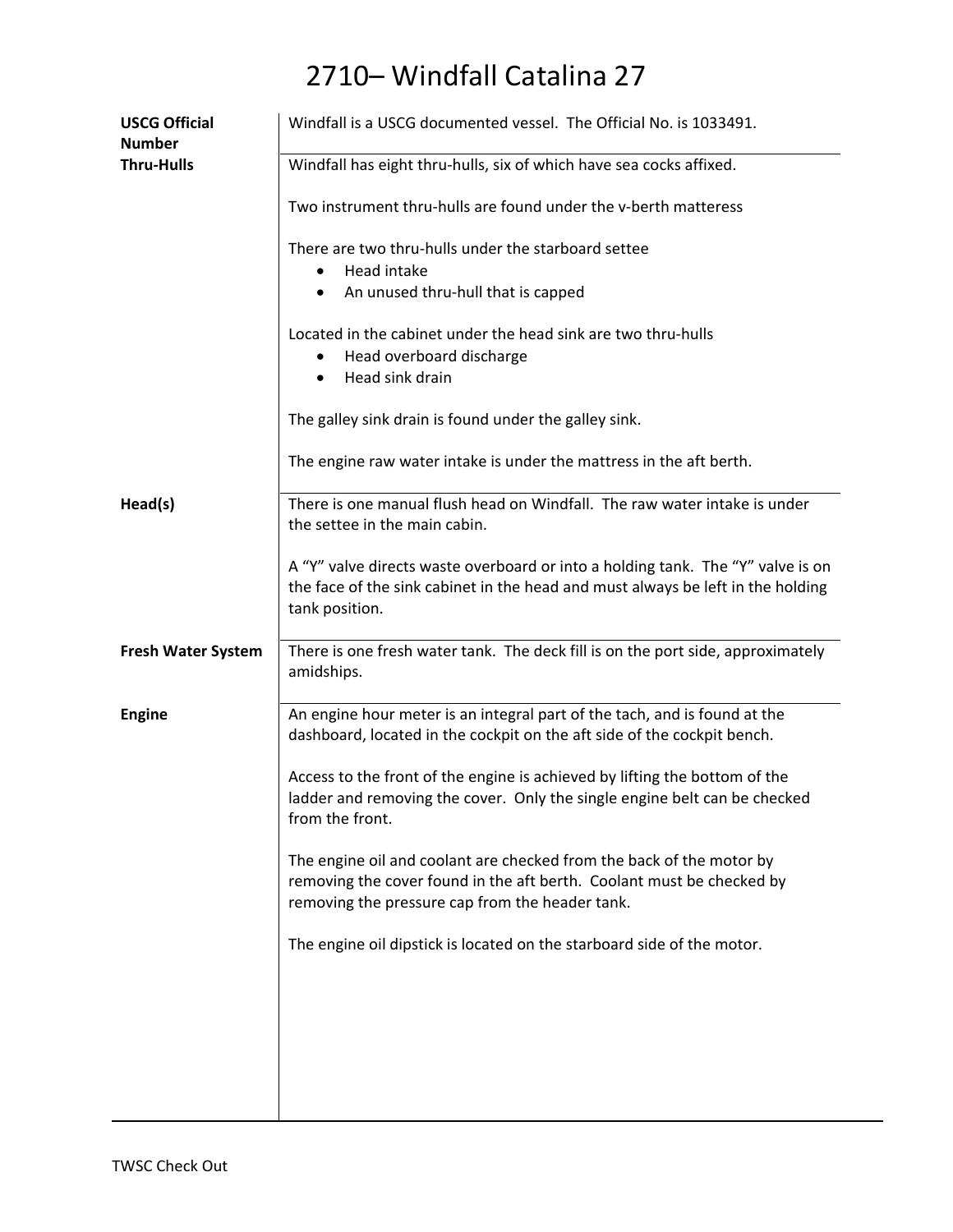#### 2710– Windfall Catalina 27

| Fuel                     | There is one diesel tank on Windfall. The deck fill is to starboard near the<br>transom.                                                                                                                                                                            |
|--------------------------|---------------------------------------------------------------------------------------------------------------------------------------------------------------------------------------------------------------------------------------------------------------------|
|                          | The fuel gauge is found at the dashboard, located in the cockpit on the aft<br>side of the cockpit bench.                                                                                                                                                           |
| <b>Stove</b>             | There is a two burner stove. There is NO OVEN on Windfall.                                                                                                                                                                                                          |
| <b>Microwave</b>         | There is no microwave on Windfall.                                                                                                                                                                                                                                  |
| Refrigeration            | There is a combination refrigerator/icebox on Windfall. The refrigerator is<br>turned on using a switch on the DC panel. The icebox drains through the sink<br>drain, by pumping the foot pump at the bottom of the cabinet under the<br>refrigerator.              |
|                          | There is a dry good storage area behind the stove. Do no use this as an<br>icebox. There is no drain.                                                                                                                                                               |
| <b>Barbeque</b>          | There is no barbeque.                                                                                                                                                                                                                                               |
| <b>Electrical System</b> | <b>AC</b><br>Shore power connects inside of a hatch in the cockpit combing.                                                                                                                                                                                         |
|                          | The AC breaker is in the cockpit lazzerette.                                                                                                                                                                                                                        |
|                          | The AC panel is above the navigation station, to the left of the DC panel. The<br>AC Main breaker switch must be left on when securing the boat. The Outlets<br>and the Batter Charger are controlled by push button breakers located under<br>the AC Main breaker. |
|                          | <b>DC</b>                                                                                                                                                                                                                                                           |
|                          | Two batteries are located under the settee, near the navigation station.<br>These batteries are set up as separate battery banks, controlled by the<br>Off/1/2/Both switch above the navigation station.                                                            |
|                          | Use bank 1 on odd numbered days, and bank 2 on even number days.                                                                                                                                                                                                    |
|                          | There is no separate starter battery.                                                                                                                                                                                                                               |
|                          |                                                                                                                                                                                                                                                                     |
|                          |                                                                                                                                                                                                                                                                     |
|                          |                                                                                                                                                                                                                                                                     |
|                          |                                                                                                                                                                                                                                                                     |